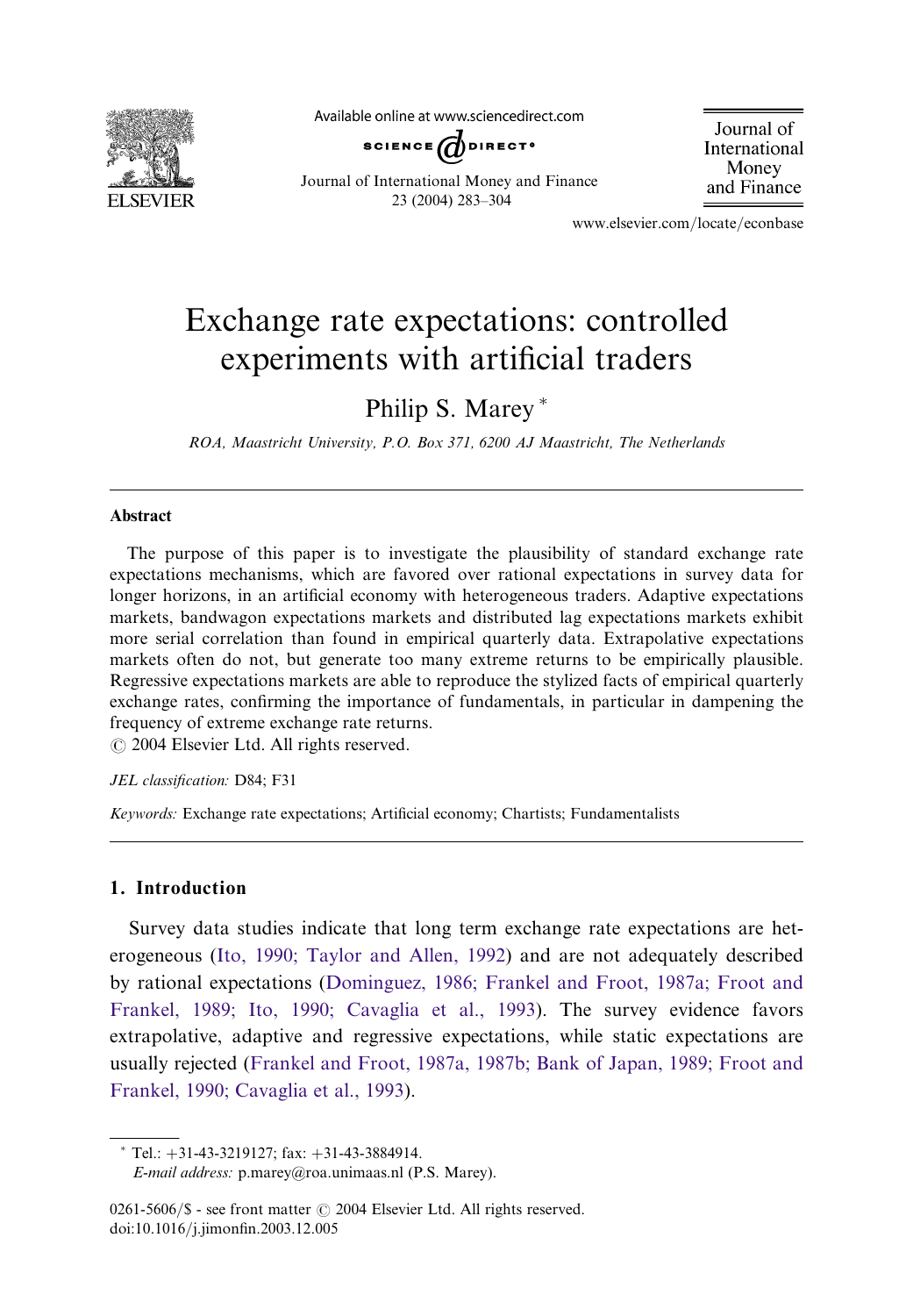The objective of this paper is to investigate the plausibility of these standard exchange rate expectations mechanisms in an artificial economy with traders which are heterogeneous in initial endowments, risk aversion and use of information. We will focus on three month exchange rate expectations, as survey evidence is most elaborate for this horizon. The standard expectations schemes (extrapolative, adaptive and regressive expectations) can be summarized [\(Frankel and Froot,](#page--1-0) [1987a](#page--1-0)) as:

$$
E_{t,i}(s_{t+1}) = (1 - \alpha_{t,i})s_t + \alpha_{t,i}z_{t,i}
$$
\n(1)

where  $s_t$  is the natural logarithm of the spot exchange rate  $S_t$  in period t and  $E_{t,i}(.)$ denotes the (not necessarily mathematical) expectation of trader i in period t with respect to the variable between brackets. Extrapolative expectations are represented by  $z_{t,i} = s_{t-1}$ . We can distinguish between three cases:  $\alpha_{t,i} < 0$  (bandwagon expectations),  $\alpha_{t,i} = 0$  (static expectations) and  $\alpha_{t,i} > 0$  (distributed lag expectations). Another scheme that is technical or chartist in nature is adaptive expectations:  $z_{t,i} = E_{t-1,i}(s_t)$ . It is straightforward to show that such traders use the entire history of the exchange rate and that the forecast follows from a geometric series. Regressive expectations are represented by  $z_{t,i} = q_{t,i}$ , the natural logarithm of some fundamental or long run equilibrium exchange rate  $Q_{t,i}$ . Combinations of standard schemes are also easily represented in this framework, for example a hybrid expectations mechanism reflecting both regressive and extrapolative expectations:  $z_{t,i} = (1 - \beta_{t,i})q_{t,i} + \beta_{t,i} s_{t-1}$ . Notice that specification (1) yields two sources of heterogeneity of expectations: the type of information contained in  $z_{t,i}$  represented by the variables  $s_{t-1}$ ,  $E_{t-1,i}(s_t)$ ,  $q_{t,i}$  and the use of that information indicated by the parameters  $\alpha_{t,i}$  and  $\beta_{t,i}$ .

The main finding of this paper is that fundamentals play an important role in foreign exchange markets, especially in limiting the number of extreme exchange rate returns. Regressive expectations markets or hybrid markets with both regressive and extrapolative expectations are able to reproduce the stylized facts of empirical quarterly exchange rates, while adaptive expectations markets, extrapolative expectations markets, bandwagon expectations markets and distributed lag expectations markets are not. Adaptive expectations markets, bandwagon expectations markets and distributed lag expectations markets generate too much serial correlation in exchange rate returns. Extrapolative expectations markets, consisting of both bandwagon and distributed lag expectations traders, are often able to replicate the serial correlation properties of empirical quarterly exchange rates, but exhibit too many extreme exchange rate returns.

The paper is organized as follows. In Section 2 we describe how the artificial foreign exchange market will be used to perform controlled experiments with exchange rate expectations. In Section 3 we develop a microeconomic model of foreign exchange between heterogeneous traders with extrapolative, adaptive and regressive expectations. In Section 4 we assign empirically plausible parameter and initial values to the theoretical model, which is thus transformed into an artificial economy. In Section 5 we establish which statistical regularities can be considered